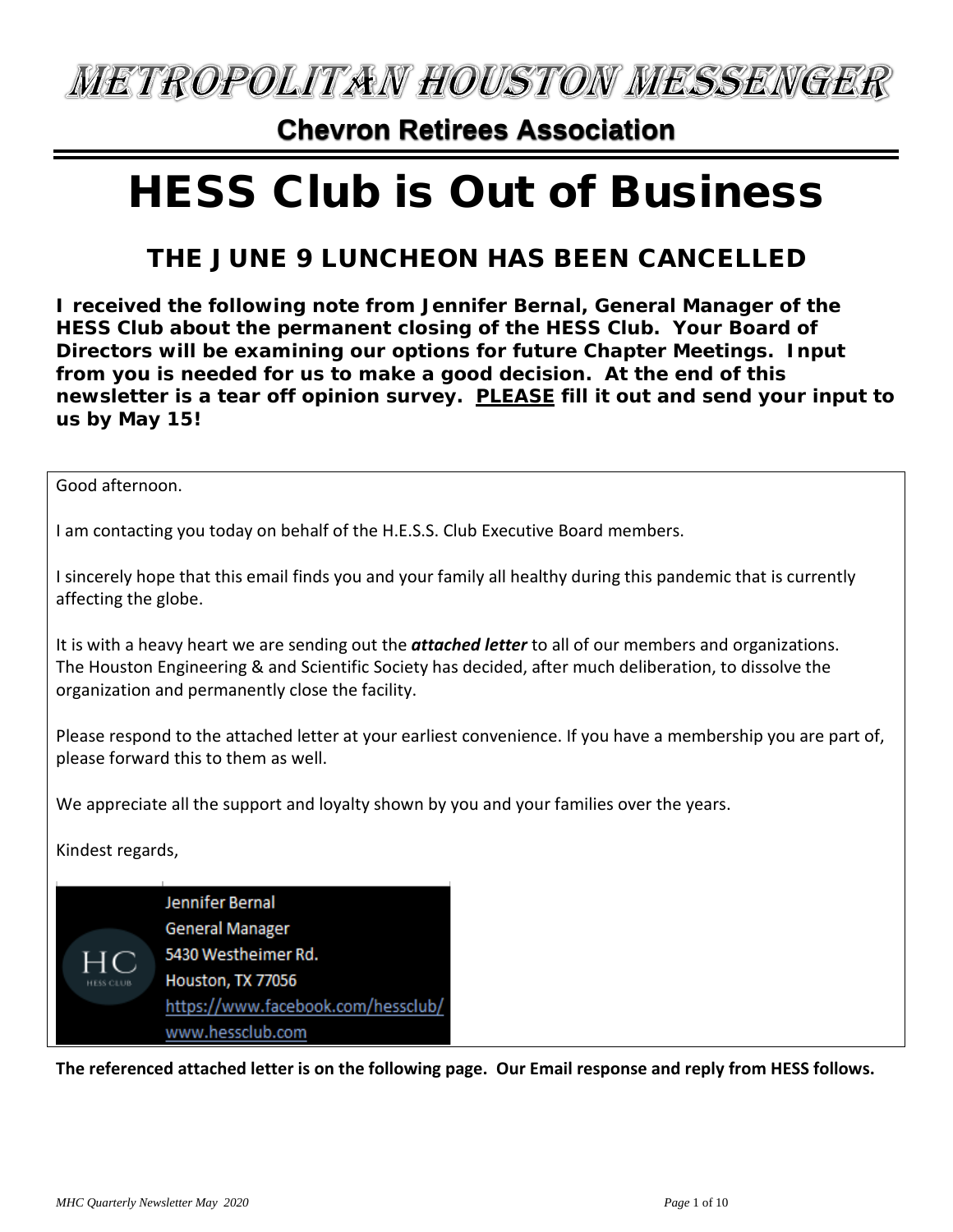Dear HESS Club Members and Patrons,

After 102 years of existence the Board of Directors of the HESS Club has come to the unfortunate conclusion that the Club cannot survive. The shutdown forced by the COVID-19 pandemic imposed a financial burden that cannot be overcome. As you know, to help slow the spread of the virus restaurants and event venues were mandated to close in late March.

Cancellation of events began in mid-March prior to the mandated closure, all April events were cancelled and most events in May have been cancelled.

Even in the best of times the HESS Club has struggled to earn a profit. The engineering community has been a huge supporter of the club. Over the years many of the engineering organizations and associations have held their monthly meetings and special events at HESS. Many of the companies have held their corporate events at the club. These events alone do not support the club. To survive financially special events such as weddings, bar and bat mitzvahs, quincear'ieras, and others, are necessary. The special events marketplace is very competitive and has proven to be difficult for the HESS club. Quite frankly, a board of directors that consists of engineers and contractors is not well suited to navigating the special events marketplace.

The time when the HESS Club was a club that existed strictly for the benefit of the engineering community passed long ago. For many years the club has been a convenient place to hold meetings. The difference between the HESS Club and other meeting venues has been the management and staff. The reason the club has lasted as long as it has is because of the management and staff including Jennifer Bernal, the club's General Manager, Chef Chica, Michael Whitehead, an employee for 34 years and the club's Ambassador as well as all the friendly servers that we may not know by name but are none-the-less familiar to us all. We can find a place to have our meetings but leaving these dedicated people without jobs is what makes closing the club the most difficult.

The process by which the board has decided to close the club is an orderly process legally referred to as "wind-up". The goal of the board is to close the club in dignified manner leaving a lasting positive impression with the community it served.

**Additional funds are needed to accomplish the wind-up, pay Jennifer during the wind-up process,coverdeposits receivedforfutureeventsandotherobligations.Theboardhas established a goalof \$75,000 tohelp with these efforts.** We ask that you consider a donation of \$250, \$500, or \$1,000 to achieve closure of the club in a manner that reflects the **class of the engineering and constructioncommunity.**

**To support closure of the club the undersigned individuals contributed the legal expenses needed to accomplish the wind-up. Attached is form that includes information on how the checks should be made out and where they are to be sent.**

**We request your thoughtful consideration and action at your earliest convenience,** *preferably by April 30th.*  **Should you have any questions please contact any of us.**

all P. Mill 

**Lee Lennard Jim Russ Board Member & Past President Communisty Constrainer Board Member & Past President** 

**Jack Miller President Jeff Collins Vice President**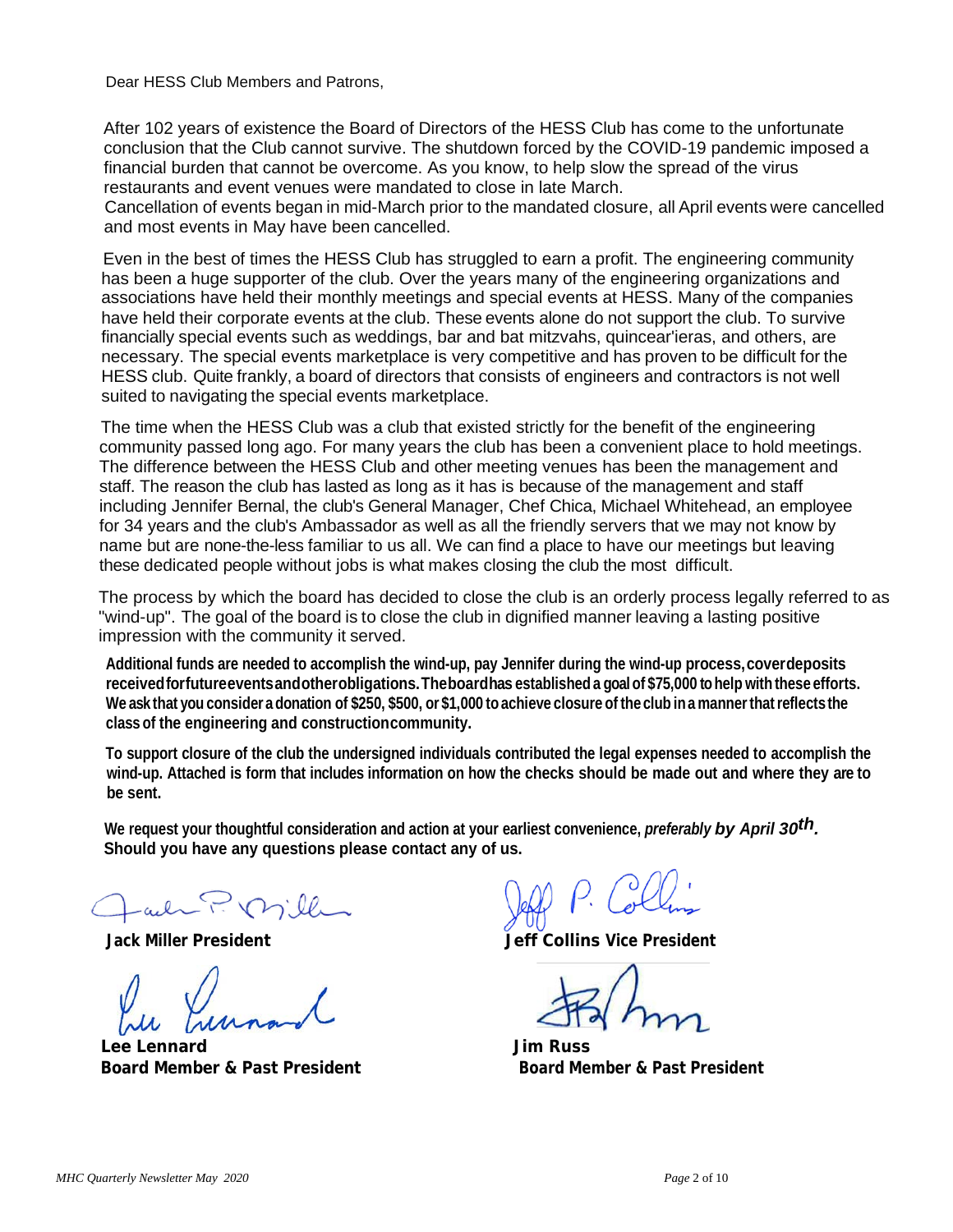### **MHC Email response and the reply from HESS.**

**From:** howard odonnell [<hjod@att.net>](mailto:hjod@att.net) **Sent:** Friday, April 24, 2020 1:02 PM To: Jennifer Bernal [<jenniferb@hessclub.com>](mailto:jenniferb@hessclub.com) **Subject:** RE: HESS Club - Letter to Members and Engineering Community

Hi Jennifer,

We, at the Chevron Retiree Association (MHC), are very sad to hear about the decision to close the HESS Club. We have had a very long and great relationship with the HESS Club and our members always had great feedback on the lunches. I personally worked very close with you, Jennifer, and your staff on each meal and must say you folks were very professional in dealing with your customers.

The HESS club always worked with us on every lunch and met all of our needs. Our group always looked forward to the lunches and the great service that HESS provided. It will be difficult for us to find a venue that comes close to the expectations that we have come to know from HESS.

That being said, we do understand the reasons for the decision to close and I'm happy to report that the Retiree Board unanimously voted to donate \$250 to help in your "wind-up" expenses.

We wish you and the entire personnel of the HESS club all the best. Please stay safe and healthy during this virus pandemic.

Best wishes to all,

Howard O'Donnell Chevron Retiree Assoc. (Metropolitan Houston Chapter)

**From:** [Jennifer Bernal](mailto:jenniferb@hessclub.com) **Sent:** Friday, April 24, 2020 1:46 PM **To:** [howard odonnell](mailto:hjod@att.net) **Subject:** RE: HESS Club - Letter to Members and Engineering Community

Thank you Mr. O'Donnell,

We will miss you all very much. We thank you deeply for your contribution!

Take care and stay safe.

### Directory Updates

### The online directory is up to date.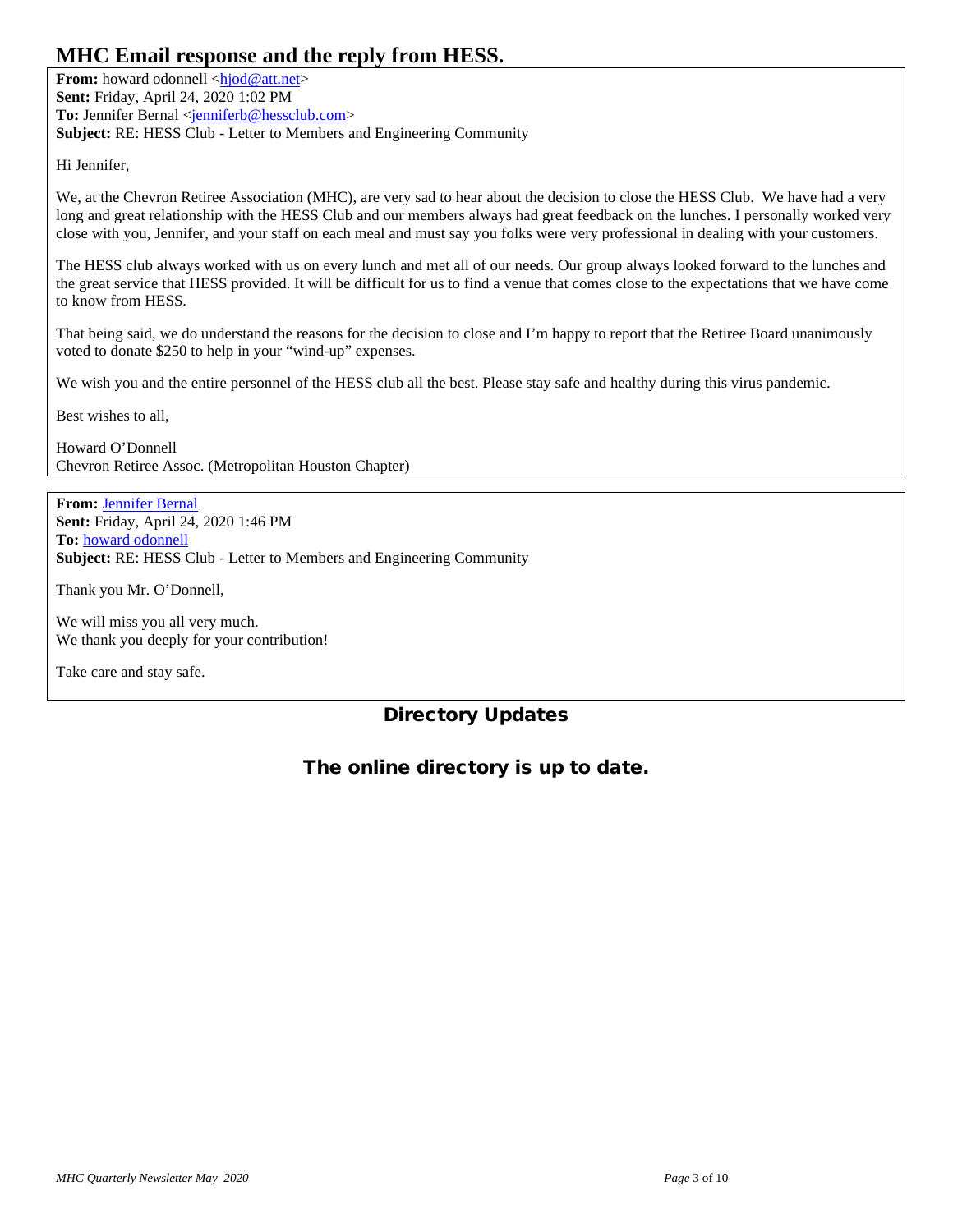# President's Podium

I feel that the closing of the HESS Club is the most important subject this quarter, and it has been adequately addressed in the previous pages. Please do complete and return the survey at the end of this newsletter by May 15.

Our attendance at the first quarter Neighborhood Luncheons was well ahead of last year, but then COVID-19 came calling and we cancelled all of the second quarter Neighborhood Luncheons. They were scheduled for April, May, and June 2. We hope to be able to resume these informal luncheons in July with no health risk to our members. We have a program composed of fracking video segments. It occurred to me that we hear a lot about fracking, but if you are like me, you don't really have a good understanding of how it works. Come join us at the one in your neighborhood, I know you will enjoy it. Of course, the resumption of Neighborhood Luncheons is contingent upon the local environment improving such that restaurants are open for groups. Rest assured; we will not schedule any social event at a time when it will endanger the health of our members.

Thanks to the support of CRA and Chevron, we were able to recruit almost 200 new members last year. As of the cutoff date for printing the 2020 MHC Membership Directory, we had 180 new members and only lost 59 for non-payment of 2019 dues. Our current membership in the 2020 Membership Directory stands at 891. Included in that count are more than 130 who haven't paid their 2020 dues. Please don't be one of those who are dropped from the chapter when the 2021 directory is created. Just pay your 2020 dues of \$10.00 to ensure your continued membership.

While we are discussing the Membership Directory, we decided to publish it in the 8.5x11 book format instead of the 5.5x8.5 little book we have been using. This change reduced our cost by just over 30%. We are very grateful to Chevron for printing and distributing the directory for us, and it is incumbent upon us to reduce costs where we can. Without their support we would not be able to have a directory. We trust you have received your copy and hope you find the new format acceptable. If not, please let us know.

I look forward to a time when we no longer need to hide from an invisible virus, and we can enjoy the fine fellowship of our friends without fear of a hug or a handshake. I hope this occurs by July so we can resume our Neighborhood Luncheons and have our Chapter Meeting in September!

Glenn Ewan

President



## CRA Benefits Connection

As a reminder, Bill Dodge is the CRA Benefits Committee Chair. If you have any questions about Chevron supported health insurance, VIA/Benefits (OneExchange) or issues on other various Chevron/CRA benefits, Bill is the person in MHC to contact. He will either answer your question or find the person who will. His contact information is: Phone - 832-934-0680 Email - [wndodge@sbcglobal.net](mailto:wndodge@sbcglobal.net)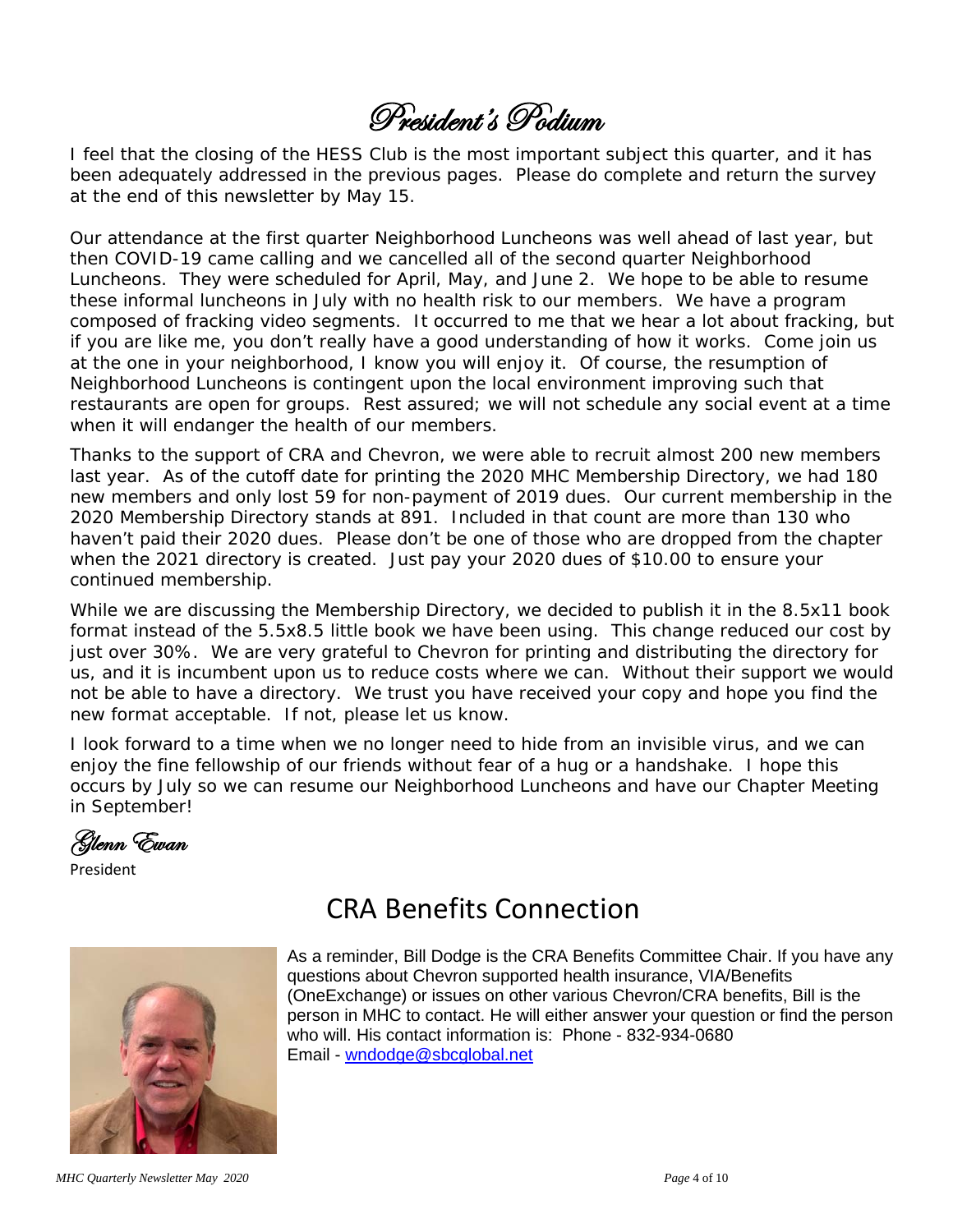## Scholarship Committee

The Metropolitan Houston Chapter College Scholarship has been awarded annually since 2001. This year eight students have been nominated by your fellow members, and they are in the process of submitting all required documents so that they are eligible to compete for the \$2,000 scholarship award. Normally, the deadline to submit all required items (including their high school transcript and confidential reference forms) is May 1, 2020. That allows your Scholarship Committee time to decide who the recipient will be, contact that person, and make arrangements for their recognition at our June Chapter Luncheon.

But this year is not normal. As you may know by now, the June Chapter Luncheon has been cancelled out of an abundance of caution for the health of our members and guests.

Also, in recognition of school closures caused by the corona virus COVID-19 this year, the following adjustments have been made to the schedule for the 2020 MHC College Scholarship:

- All required documentation as specified in the Application Package must be SUBMITTED to the Scholarship Committee Chairperson by AUGUST 1, 2020, the sooner the better.
- The Scholarship Committee will determine this year's recipient and contact that person on or about August 10, 2020.
- The award check will be mailed to the scholarship recipient at their home address during August.
- The recipient will be introduced at our September 8, 2020 Chapter Luncheon with the presentation of a symbolic check.

Stay healthy and see you in September!

Doug Beatty Scholarship Committee Chairperson

# TREASURER'S ANNUAL REPORT

|                               | 2020 Budget 2020 Actual |         |
|-------------------------------|-------------------------|---------|
| <b>REVENUE</b>                | S                       |         |
| Income (dues)                 | \$6,000                 | \$5,710 |
| <b>TOTAL REVENUE</b>          | \$                      | S       |
| <b>EXPENSES</b>               |                         |         |
| <b>CRA</b> Dues               | \$1,800                 | \$1,713 |
| Luncheon Meal Cost - Net      | \$1150                  | \$586   |
| Web Site                      | \$400                   | \$172   |
| Misc. Expenses                | \$600                   | \$96    |
| PayPal Fees                   | \$200                   | \$0     |
| Mail Box                      | \$540                   | \$540   |
| <b>Luncheon Door Prizes</b>   | \$600                   | \$205   |
| Luncheon Entertainment        | \$400                   | \$0     |
| <b>Food Bank Donation</b>     | \$400                   | \$0     |
| Scholarship Fund Transfer     | \$0                     | \$0     |
| <b>TOTAL EXPENSE</b>          | \$6,090                 | \$3,312 |
| Surplus/(Deficit)             | $(\$90)$                | S       |
| <b>SCHOLARSHIP FUND</b>       | \$                      | \$      |
| <b>Beginning Balance</b>      | \$0                     | \$151   |
| <b>Scholarship Donations</b>  | \$,2000                 | \$1,979 |
| <b>General Fund Transfers</b> | \$0                     | \$0     |
| Scholarship Award             | \$2,000                 | \$2,000 |
| Surplus/(Deficit)             | \$0                     | \$130   |

### NOTES:

- Membership renewals are slightly behind; 29 members are needed to reach budget.
- \$2,130 received in donations to 2020 Scholarship; \$130 will be carried over for 2021 award.
- $\bullet$  2<sup>nd</sup> Qtr lunch cancelled due to Virus Pandemic; will result in less expenditures.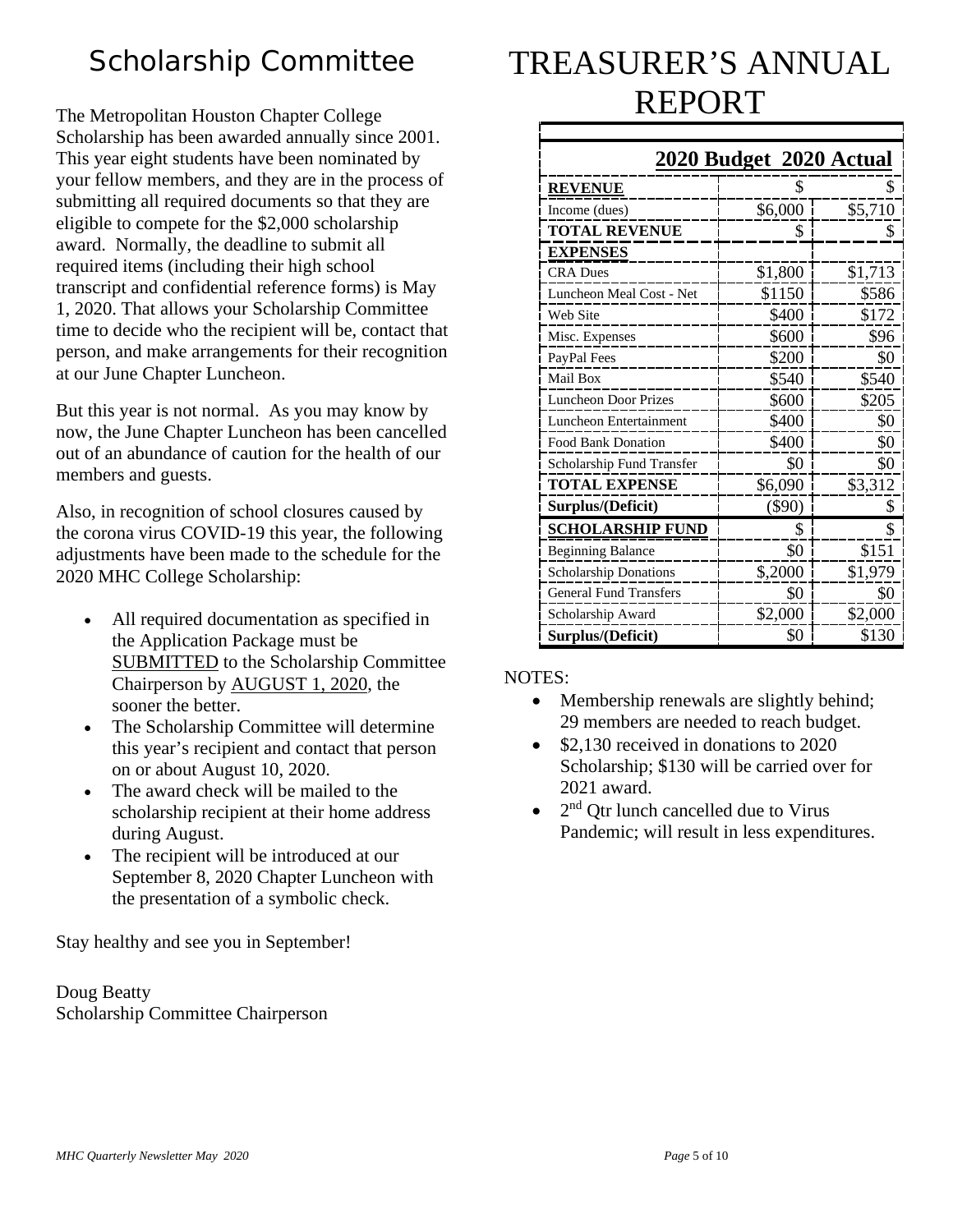| Chevron                                                                                                                                                                                                                                                                                                                                                                                     | Howard J O'Donnell<br>Treasurer<br>Metropolitan Houston Chapter | <b>Chevron Retirees Association</b><br>11152 Westheimer, #729<br>Houston, TX 77042<br>Tele: 281/693-5461<br>Email: glenn@gewan.us |  |  |
|---------------------------------------------------------------------------------------------------------------------------------------------------------------------------------------------------------------------------------------------------------------------------------------------------------------------------------------------------------------------------------------------|-----------------------------------------------------------------|-----------------------------------------------------------------------------------------------------------------------------------|--|--|
| Houston Food Bank<br>535 Portwall St.<br>Houston, TX 77029                                                                                                                                                                                                                                                                                                                                  |                                                                 |                                                                                                                                   |  |  |
| April 19, 2020                                                                                                                                                                                                                                                                                                                                                                              |                                                                 |                                                                                                                                   |  |  |
| Houston Food Bank:                                                                                                                                                                                                                                                                                                                                                                          |                                                                 |                                                                                                                                   |  |  |
| Attached please find a check for \$400 to help in providing meals to needy families.                                                                                                                                                                                                                                                                                                        |                                                                 |                                                                                                                                   |  |  |
| The Metropolitan Houston Chapter (MHC) of the Chevron Retiree Association has<br>chosen to donate money throughout the year to the Houston Food Bank. At each of<br>our quarterly lunches we receive cash and food donations for the Food Bank. We<br>also donate once a year a lump sum payment to the Food Bank.                                                                          |                                                                 |                                                                                                                                   |  |  |
| We are sending in our donation early this year due to the Virus Pandemic and to<br>help meet the needs of the Food Bank in this tremendous time of need. I'm sure<br>you realize that we are a group of retired folks living on fixed incomes, but true to<br>our core value of supporting the community, we will continue to donate generously<br>to help meet the needs of the Food Bank. |                                                                 |                                                                                                                                   |  |  |
| We know that the Food Bank has a tremendous impact on needy families in the<br>Houston area and as a result, the MHC is enormously proud to be a continuing<br>supporter of the Food Bank.                                                                                                                                                                                                  |                                                                 |                                                                                                                                   |  |  |
| Sincerely,                                                                                                                                                                                                                                                                                                                                                                                  |                                                                 |                                                                                                                                   |  |  |
| Howard J. O'Donnell<br><b>MHC Treasurer</b>                                                                                                                                                                                                                                                                                                                                                 |                                                                 |                                                                                                                                   |  |  |

## **Membership**

- A big **THANK YOU** to the 582 members that have paid their 2020 dues on time or ahead of time.
- Just a reminder to the 130 members that have not paid their 2020 dues: membership renewal is from October  $1<sup>st</sup>$  of the prior year through March 31<sup>st</sup> of the dues year (e.g. October 1, 2019 through March 31, 2020 for dues year 2020). You will be reminded that your 2020 dues are due on the form at the end of this newsletter. Timely payment of your dues helps your chapter operate smoothly. Please help us out and pay your dues when they are due.
- For any member that wants to end the yearly hassle of paying their \$10 dues, we accept early dues payments. So a check or credit card payment for \$20, \$30, or more will get you ahead of this dues payment problem. Try it, you might like it.
- And for all those members that have asked to pay by credit card, please go to our MHCwebsite/Membership/Pay Dues by Credit Card [http://directory.cra](http://directory.cra-metrohouston.org/Luncheon/Luncheon0.php)[metrohouston.org/Luncheon/Luncheon0.php](http://directory.cra-metrohouston.org/Luncheon/Luncheon0.php)
- **You do not need to have a PayPal account to use this service and there are no fees to you either.** *Membership(cont'd Page 7)*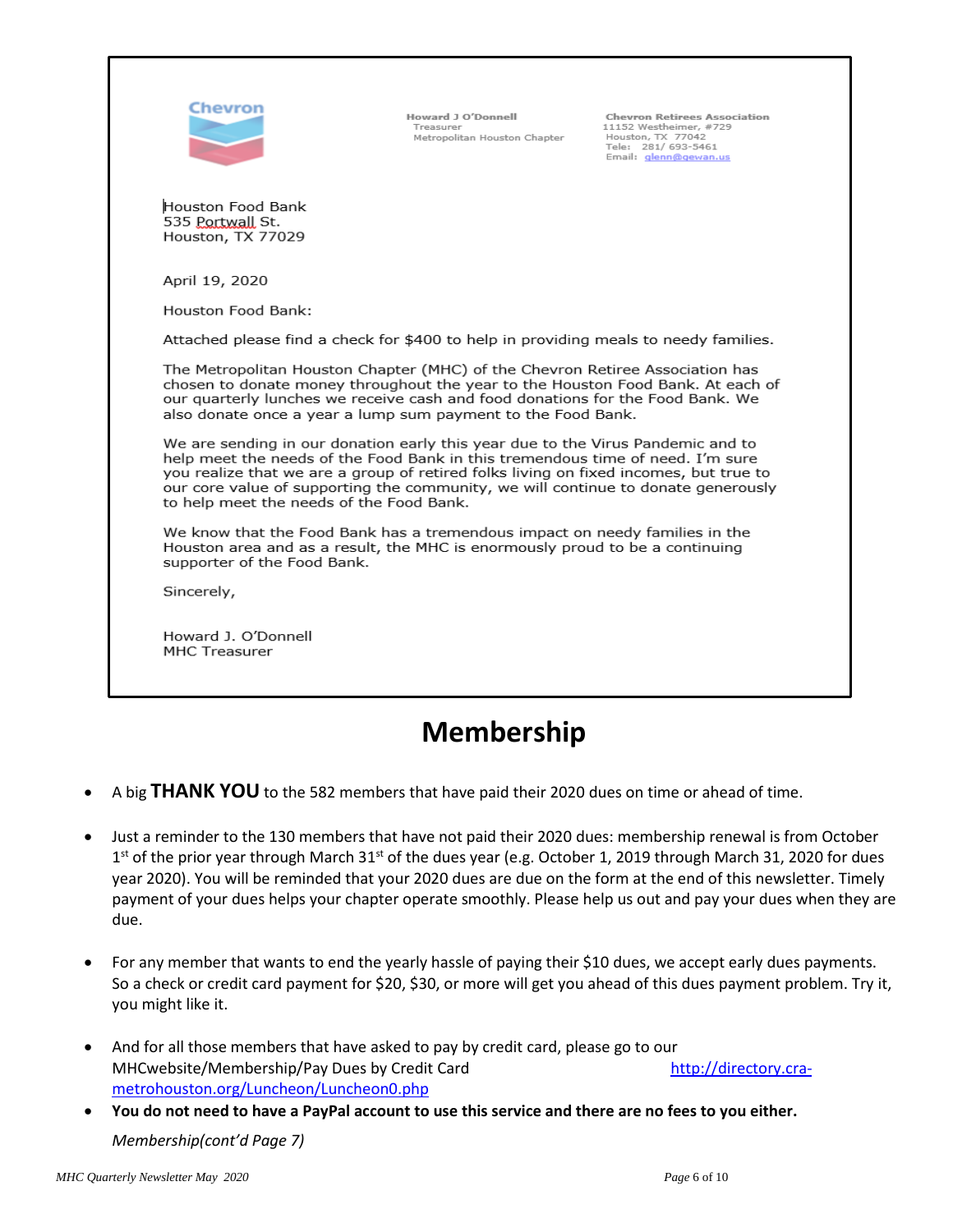#### *Membership(Cont'd from Page 6)*

MHC has a "try it for free" for first time members. Any retiree of Chevron or one of its merged companies that has not been a member of any other Chevron Retiree Chapter will receive their current year's MHC membership for free. You may want to use this first time offer to entice one or more of your retiree friends that haven't yet joined MHC. Just give them the link to our website, [www.cra-metrohouston.org](http://www.cra-metrohouston.org/) to show them the benefits of our chapter.

Speaking about our website, [www.cra-metrohouston.org](http://www.cra-metrohouston.org/) you may just want to check it out yourself to see all the good information that is out there for you.

We are interested in any idea or suggestion that you may have to make our chapter more to you liking. Please email [membership@cra-metrohouston.org](mailto:membership@cra-metrohouston.org) with your idea or suggestion.

#### **Renew today. Don't put off until tomorrow what you can do today.**

To all our members and families, please stay safe and healthy.

Thank you, Bill Alvarez MHC Membership Committee Chair





Door Prize Winners

Linda Schneider Charlie Hancock Bill Vermilyea





Evelyn Kassey Mary Hill

GRAND PRIZE \$50



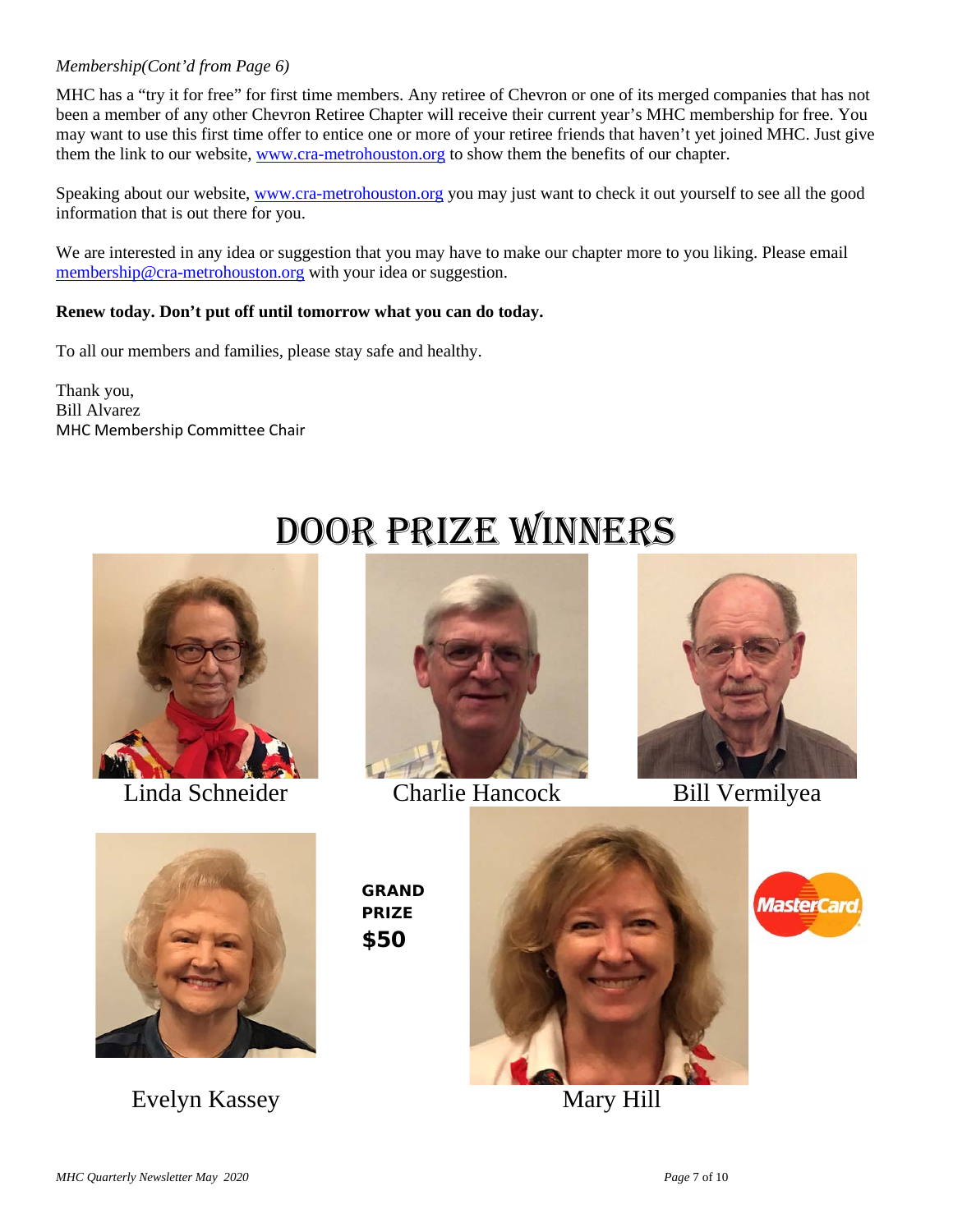### IN MEMORIAM



We extend our deepest sympathy to the families of these individuals



| <b>FRANCIS A ACKERMANN</b> | <b>TEXACO</b>  | $\mathsf R$ | <b>ERNEST J LAITKEP</b>   | <b>TEXACO</b>  | $\mathsf{R}$ |
|----------------------------|----------------|-------------|---------------------------|----------------|--------------|
| <b>GLENNA M ALEXANDER</b>  | <b>CHEVRON</b> | S           | <b>MARVIN E LASH</b>      | <b>UNOCAL</b>  | $\mathsf{R}$ |
| <b>RICKY D BRADFORD</b>    | <b>TEXACO</b>  | R           | <b>MARY A LAYMAN</b>      | <b>UNOCAL</b>  | $\mathsf{R}$ |
| <b>HENRY S BRAUER</b>      | <b>GULF</b>    | ${\sf R}$   | <b>GERALDEAN LEGG</b>     | <b>TEXACO</b>  | $\mathsf R$  |
| <b>WILLIAM R BUHRMAN</b>   | <b>GULF</b>    | ${\sf R}$   | LOIS H LILLEY             | <b>CHEVRON</b> | S            |
| <b>ROBERT E BURCH</b>      | <b>TEXACO</b>  | ${\sf R}$   | NORMA LITTLEJOHN          | <b>UNOCAL</b>  | S            |
| <b>VIRGINIA C COLLETTI</b> | <b>GULF</b>    | S           | PATRICIA B LODEN          | <b>CHEVRON</b> | ${\sf R}$    |
| <b>JAMES M CONEY</b>       | <b>TEXACO</b>  | R           | <b>TERRY R MARLIN</b>     | <b>TEXACO</b>  | ${\sf R}$    |
| ALBERT COURVILLE           | <b>GULF</b>    | R           | <b>DOLORES T MC ANALL</b> | <b>GULF</b>    | $\mathsf{S}$ |
| PAULINE S COWART           | <b>TEXACO</b>  | R           | <b>KENNETH J MCADAMS</b>  | <b>GETTY</b>   | $\mathsf{R}$ |
| <b>GLENN E CUNNINGHAM</b>  | <b>GULF</b>    | R           | <b>DORIS M MYERS</b>      | <b>CHEVRON</b> | S            |
| MICHAEL DEMING             | <b>UNOCAL</b>  | R           | <b>FLOY A NASH</b>        | <b>UNOCAL</b>  | ${\sf R}$    |
| <b>KURT A DETTMERS</b>     | <b>GULF</b>    | R           | PRENTICE R ODOM           | <b>TEXACO</b>  | ${\sf R}$    |
| <b>ROBERT D DUDLEY</b>     | <b>CHEVRON</b> | R           | <b>CARLTON W PACHALL</b>  | <b>TEXACO</b>  | ${\sf R}$    |
| <b>JOSEPH L DUNN</b>       | <b>TEXACO</b>  | ${\sf R}$   | SALLY G PESCE             | <b>TEXACO</b>  | $\mathsf S$  |
| <b>SJANE ENTERLINE</b>     | <b>GULF</b>    | S           | <b>MARY L RICE</b>        | <b>TEXACO</b>  | ${\sf R}$    |
| <b>DAN FERGUSON</b>        | <b>TEXACO</b>  | ${\sf R}$   | <b>ROBERT C SAENGER</b>   | <b>TEXACO</b>  | ${\sf R}$    |
| <b>STELLA B FRANKLIN</b>   | <b>UNOCAL</b>  | S           | <b>WILLIAM A SIEGEL</b>   | <b>CHEVRON</b> | R            |
| <b>VIRGINIA B GAFFNEY</b>  | <b>GULF</b>    | S           | J E SIEGMUND              | <b>CHEVRON</b> | ${\sf R}$    |
| <b>JAMES R GIBBS</b>       | <b>TEXACO</b>  | ${\sf R}$   | <b>LESLIE J SILHAN</b>    | <b>TEXACO</b>  | ${\sf R}$    |
| LENORA P GRAHAM            | <b>CHEVRON</b> | S           | ELIZABETH SLEEPER         | <b>TEXACO</b>  | S            |
| <b>ARTHUR E GRAY</b>       | <b>CHEVRON</b> | ${\sf R}$   | <b>GUY T SPENCER</b>      | <b>TEXACO</b>  | ${\sf R}$    |
| WILLIAM H HUDSPETH         | <b>TEXACO</b>  | ${\sf R}$   | <b>JAMES H STEPHENS</b>   | <b>UNOCAL</b>  | ${\sf R}$    |
| LOY G HUFF                 | <b>GULF</b>    | R           | <b>GARY L TAYLOR</b>      | <b>GULF</b>    | $\mathsf{R}$ |
| <b>DONNA R JOHNSON</b>     | <b>TEXACO</b>  | R           | <b>ARTHUR F TYBOR</b>     | <b>CHEVRON</b> | ${\sf R}$    |
| RAMEE D JORDAN             | <b>UNOCAL</b>  | R           | <b>LARRY G WARREN</b>     | <b>TEXACO</b>  | ${\sf R}$    |
| <b>STEPHEN C KIRSTIEN</b>  | <b>TEXACO</b>  | R           | <b>VIOLA M WILLISON</b>   | <b>GULF</b>    | S            |
| <b>JOY KITTRELL</b>        | <b>CHEVRON</b> | S           |                           |                |              |

Note - We are showing the recently deceased as reported quarterly by Chevron to CRA Demographics. The new R/S column indicates that the person was listed as a Retiree or a Survivor in the Chevron records.



# PAY BY CREDIT CARD



The Metro Houston Chapter developed a special function "web site" which facilitates your payment of dues, reserving luncheon entrees, or making donations to the Scholarship Fund. Access this site through this link [MHC Pay by Credit](http://directory.cra-metrohouston.org/Luncheon/Luncheon0.php)  [Card](http://directory.cra-metrohouston.org/Luncheon/Luncheon0.php) (http://directory.cra-metrohouston.org/Luncheon/Luncheon0.php)

You need to be a member of MHC and have registered an email address with us in order to use this site. You will enter your email address to validate your membership before entering the site. The navigation is rather intuitive, but if you do encounter any problems, we are here to help. Call me (Glenn Ewan) at 281-693-5461.